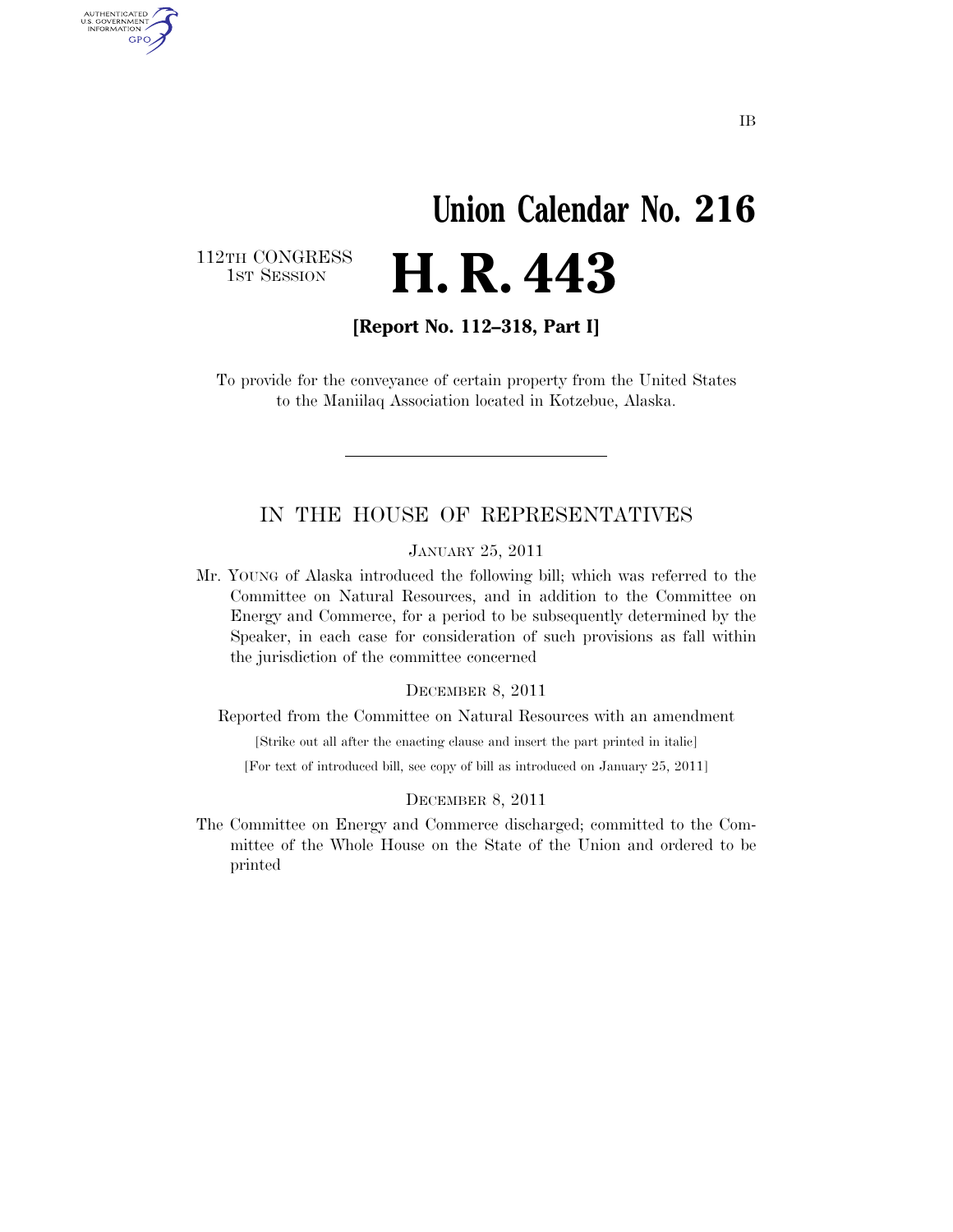## **A BILL**

2

To provide for the conveyance of certain property from the United States to the Maniilaq Association located in Kotzebue, Alaska.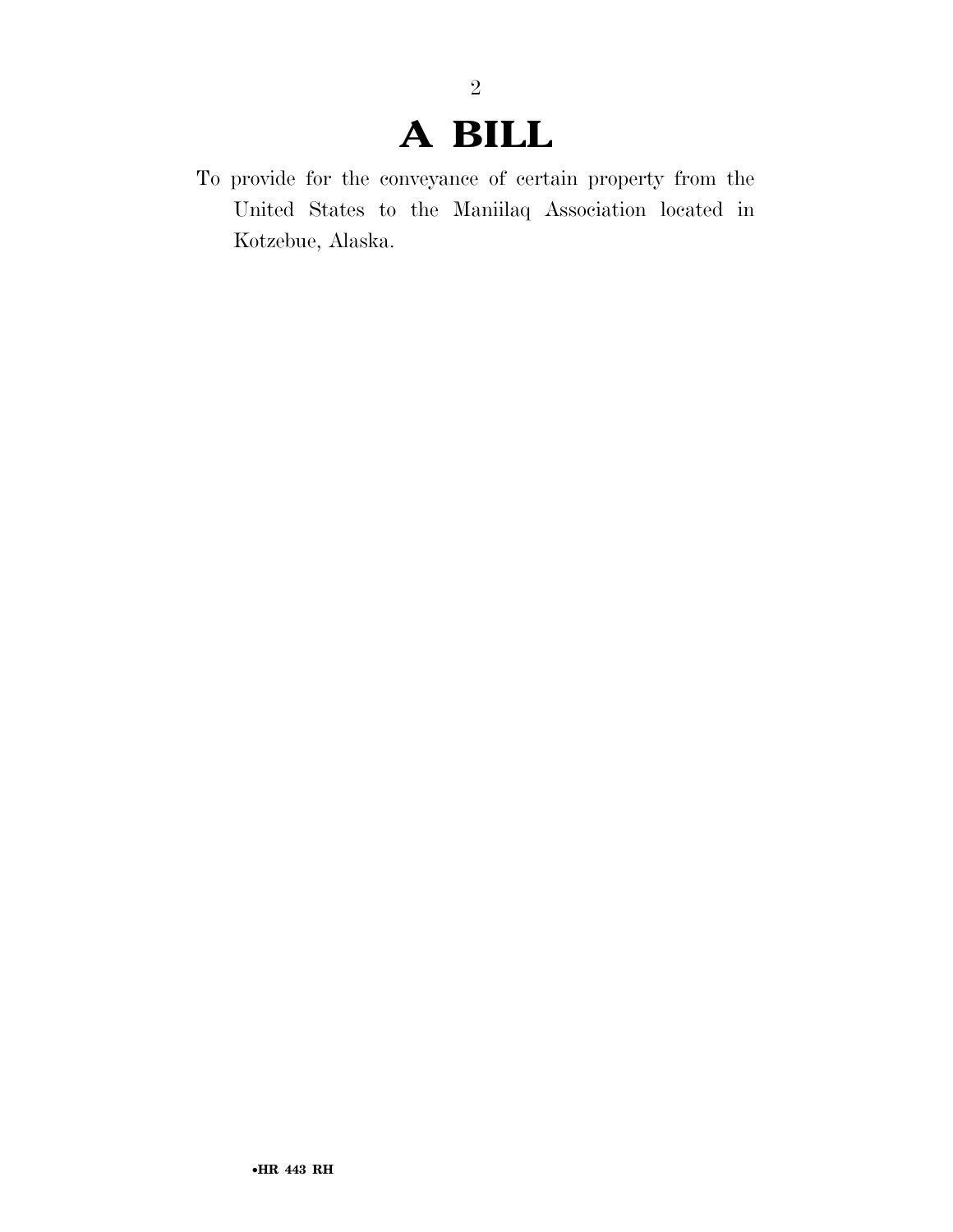*Be it enacted by the Senate and House of Representa- tives of the United States of America in Congress assembled, SECTION 1. CONVEYANCE OF PROPERTY.* 

 *(a) IN GENERAL.—As soon as practicable after the date of the enactment of this Act, but not later than 180 days after such date, the Secretary of Health and Human Services (in this Act referred to as the ''Secretary'') shall convey to the Maniilaq Association located in Kotzebue, Alaska, all right, title, and interest of the United States in and to the property described in section 2 for use in connection with health and social services programs. The Secretary's conveyance of title by warranty deed under this section shall, on its effective date, supersede and render of no future effect on any Quitclaim Deed the properties de- scribed in section 2 executed by the Secretary and the Maniilaq Association.* 

 *(b) CONDITIONS.—The conveyance required by this sec- tion shall be made by warranty deed without consideration and without imposing any obligation, term, or condition on the Maniilaq Association, or reversionary interest of the United States, other than that required by this Act or sec- tion 512(c)(2)(B) of the Indian Self-Determination and Education Assistance Act (25 U.S.C. 458aaa–11(c)(2)(B)).*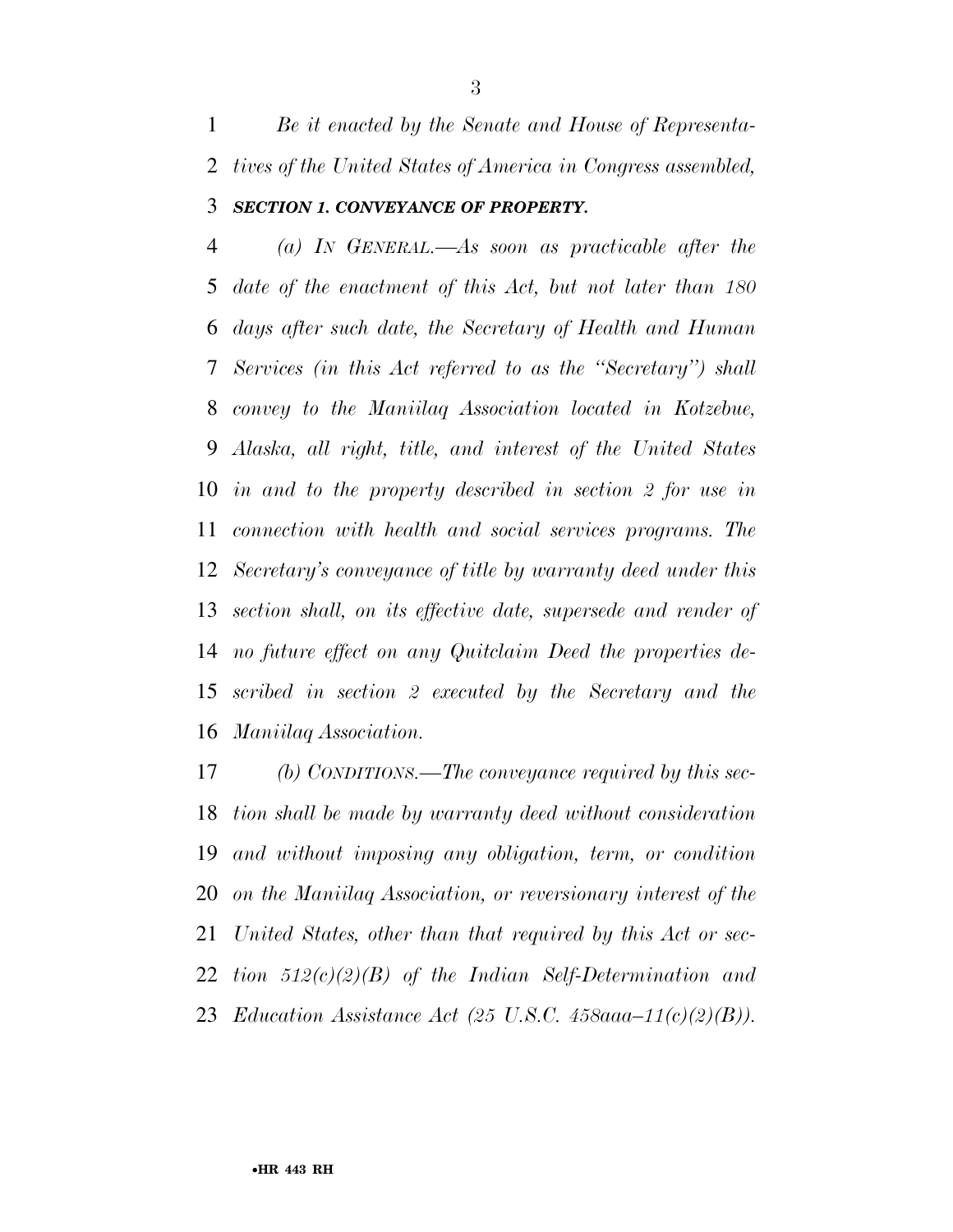### *SEC. 2. PROPERTY DESCRIBED.*

 *The property, including all land and appurtenances, to be conveyed pursuant to section 1 is as follows:* 

| $\overline{4}$ | (1) KOTZEBUE HOSPITAL AND LAND,—Re-Plat of            |
|----------------|-------------------------------------------------------|
| 5              | Friends Mission Reserve, Subdivision No. 2, U.S.      |
| 6              | Survey 2082, Lot 1, Block 12, Kotzebue, Alaska, con-  |
| 7              | taining 8.10 acres recorded in the Kotzebue Recording |
| 8              | District, Kotzebue, Alaska, on August 18, 2009.       |
| 9              | (2) KOTZEBUE QUARTERS AKA KIC SITE.-Re-               |
| 10             | plat of Friends Mission Reserve, U.S. Survey 2082,    |
| 11             | Lot 1A, Block 13, Kotzebue, Alaska, containing 5.229  |
| 12             | acres recording in the Kotzebue Recording District,   |
| 13             | Kotzebue, Alaska, on December 23, 1991.               |
| 14             | (3) KOTZEBUE QUARTERS AKA NANA SITE.-Lot              |

 *1B, Block 26, Tract A, Townsite of Kotzebue, U.S. Survey No. 2863 A, Kotzebue, Alaska, containing 1.29 acres recorded in the Kotzebue Recording District, Kotzebue, Alaska, on December 23, 1991.* 

### *SEC. 3. ENVIRONMENTAL LIABILITY.*

•**HR 443 RH** *(a) IN GENERAL.—Notwithstanding any other provi- sion of Federal law, the Maniilaq Association shall not be liable for any soil, surface water, groundwater, or other con- tamination resulting from the disposal, release, or presence of any environmental contamination, including any oil or petroleum products, or any hazardous substances, haz-ardous materials, hazardous waste, pollutants, toxic sub-*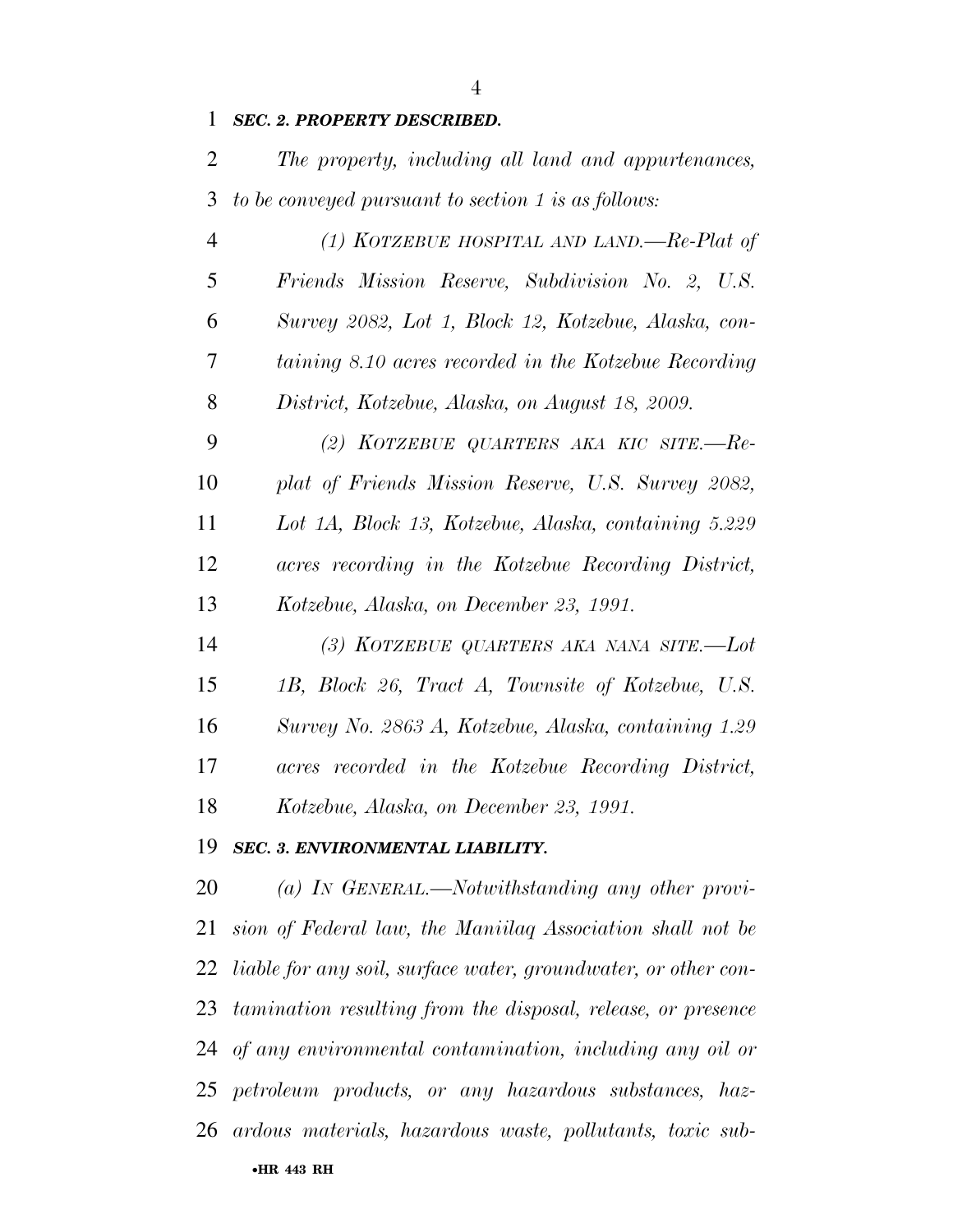*stances, solid waste, or any other environmental contamina- tion or hazard as defined in any Federal law, on any prop- erty described in section 2 as of the date of the conveyance. (b) EASEMENT.—The Secretary shall be accorded any easement or access to the property conveyed as may be rea-*

 *sonably necessary to satisfy any retained obligations and liability of the Secretary.* 

 *(c) NOTICE OF HAZARDOUS SUBSTANCE ACTIVITY AND WARRANTY.—The Secretary shall comply with section 120(h)(3)(A) and (B) of the Comprehensive Environmental Response, Compensation, and Liability Act of 1980 (42 U.S.C. 9620(h)(3)(A)).*